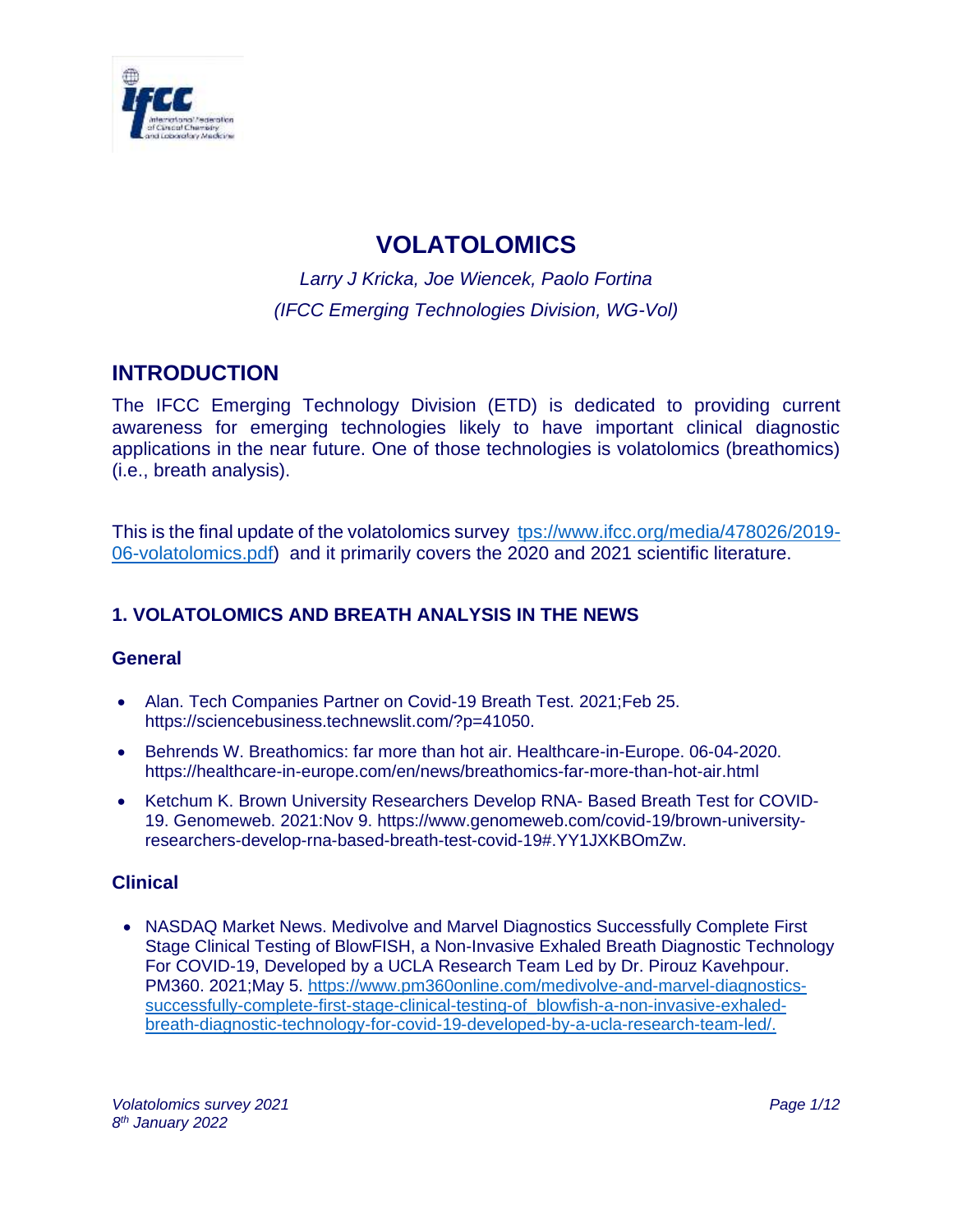

# **Webinars**

• Focant J-F. Recent applications in volatolomics. Facebook. 2021. [https://www.facebook.com/events/belgium/recent-applications-in](https://www.facebook.com/events/belgium/recent-applications-in-volatolomics/159554082766212/)[volatolomics/159554082766212/.](https://www.facebook.com/events/belgium/recent-applications-in-volatolomics/159554082766212/)

# **2. A-Z DIRECTORY OF COMPANIES ACTIVE IN THE CLINICAL DIAGNOSTIC APPLICATIONS OF VOLATOLOMICS (BREATH ANALYSIS)**

- Avisa Diagnostics [\(https://www.avisadx.com\)](file:///C:/Users/colli-lanzi/AppData/Local/Microsoft/Windows/INetCache/Content.Outlook/P40O74BV/(https:/www.avisadx.com)%0d)
- Breathomix [\(https://www.breathomix.com/team/\)](https://www.breathomix.com/team/)
- Medivolve Inc (https://medivolve.ca)

# **3. CLINICAL TRIALS**

# **4. ANALYZERS AND REGULATORY APPROVALS**

# **5. LITERATURE BY TOPIC – DIAGNOSTIC APPLICATIONS**

# **5.1. ANALYZERS, SENSORS AND METHODS**

#### **Artificial intelligence**

- Aslam MA, Xue C, Chen Y, et al. Breath analysis based early gastric cancer classification from deep stacked sparse autoencoder neural network. Sci Rep 2021;11:4014. https://doi.org/10.1038/s41598-021-83184-2.
- Thomas J, Roopkumar J, Patel T. Machine learning analysis of volatolomic profiles in breath can identify non-invasive biomarkers of liver disease. Res Square; 2021. doi: 10.21203/rs.3.rs-192281/v1.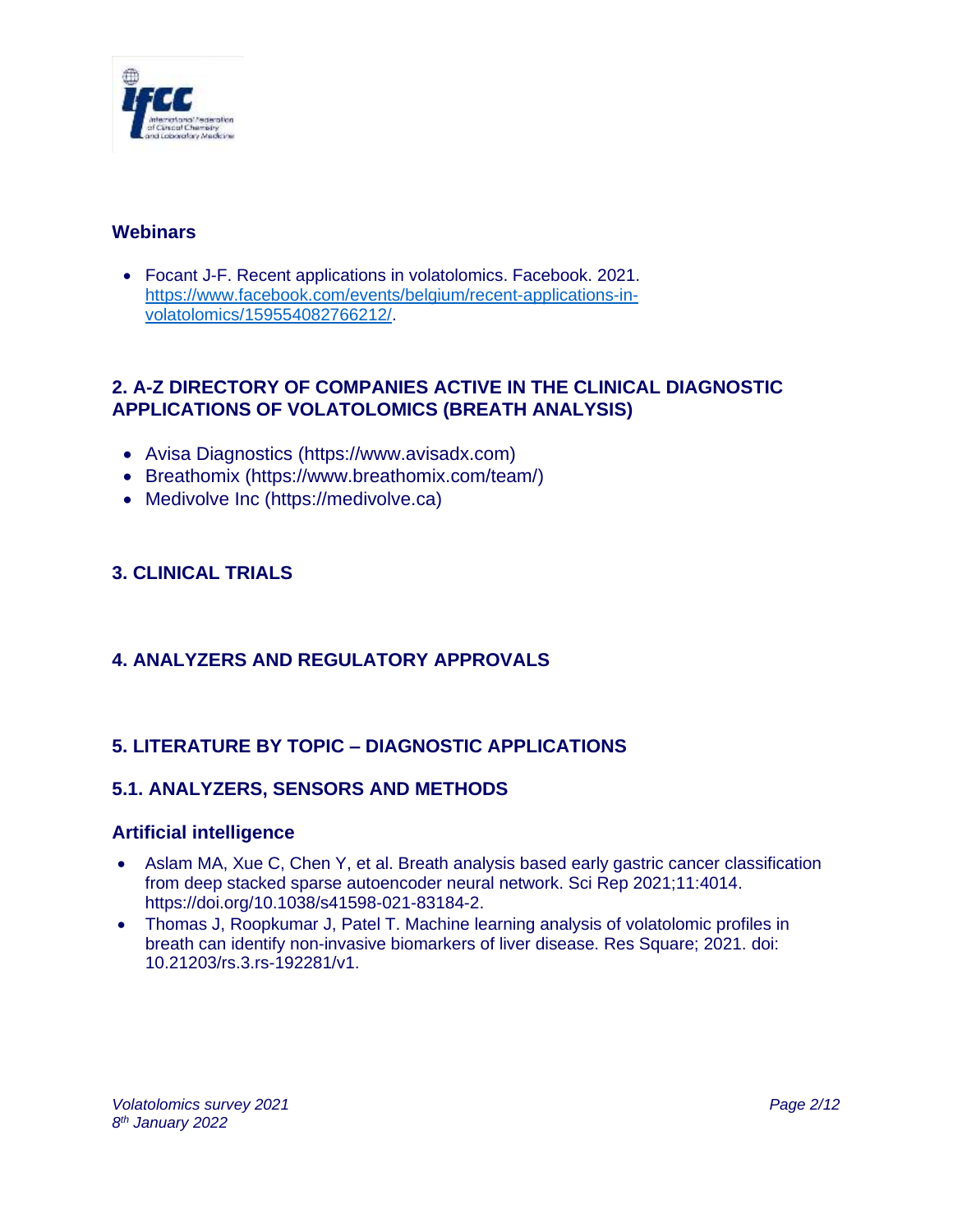

# **Electronic nose**

- Dragonieri S, Quaranta VN, Carratù P, et al. Breathing rhythm variations during wash-in do not influence exhaled volatile organic compound profile analyzed by an electronic nose. Molecules 2021;26:2695. [https://doi.org/10.3390/molecules26092695.](https://doi.org/10.3390/molecules26092695)
- Ivneet B, Anirban P, Sriram M, Shalini P. ZENose (ZIF-Based Electrochemical Nose) platform for noninvasive ammonia detection. *ACS Appl Mater Interf 2021*;*13*:16155-16165. doi: 10.1021/acsami.1c02283.
- Moor CC, Oppenheimer JC, Nakshbandi G, et al. Exhaled breath analysis by use of eNose technology: a novel diagnostic tool for interstitial lung disease. Eur Resp J 2021;57:2002042. doi: 10.1183/13993003.02042-2020.

### **Infrared**

• Fufurin IL, Anfimov DR, Kareva ER, et al. Numerical techniques for infrared spectra analysis of organic and inorganic volatile compounds for biomedical applications. Opt Eng 2021;60:082016. [https://doi.org/10.1117/1.OE.60.8.082016.](https://doi.org/10.1117/1.OE.60.8.082016)

### **Mass Spectrometry**

- Belluomo I, Boshier PR, Myridakis A, et al. Selected ion flow tube mass spectrometry for targeted analysis of volatile organic compounds in human breath. Nat Protoc 2021;16:3419- 38. [https://doi.org/10.1038/s41596-021-00542-0.](https://doi.org/10.1038/s41596-021-00542-0)
- Henderson B, Slingers G, Pedrotti M, et al. The peppermint breath test benchmark for PTR-MS and SIFT-MS. J Breath Res 2021;15 046005.
- Lin G-P, Vadhwana B, Belluomo I, et al. Cross platform analysis of volatile organic compounds using selected ion flow tube and proton-transfer-reaction mass spectrometry. J Am Soc Mass Spectrom 2021;32:1215-23. [https://doi.org/10.1021/jasms.1c00027.](https://doi.org/10.1021/jasms.1c00027)
- Marder D, Tzanani N, Baratz A, et al. A multiple-method comparative study using GC-MS, AMDIS and in-house-built software for the detection and identification of "unknown" VOC's in breath. J Mass Spectrom 2021;e4782. [https://doi.org/10.1002/jms.4782.](https://doi.org/10.1002/jms.4782)
- Pleil JD, Lowe CN, Greer MAG, William AJ. Using the US EPA CompTox Chemicals Dashboard to interpret targeted and non-targeted GC–MS analyses from human breath and other biological media. J Breath Res 2021;15:025001.

# **Nanotechnology**

• Nag S, Castro M, Choudhary V, Feller J-F. Boosting selectivity and sensitivity to biomarkers of quantum resistive vapour sensors used for volatolomics with nanoarchitectured carbon nanotubes or graphene platelets connected by fullerene junctions. Chemosensors 2021;9:66. https://doi.org/10.3390/chemosensors9040066.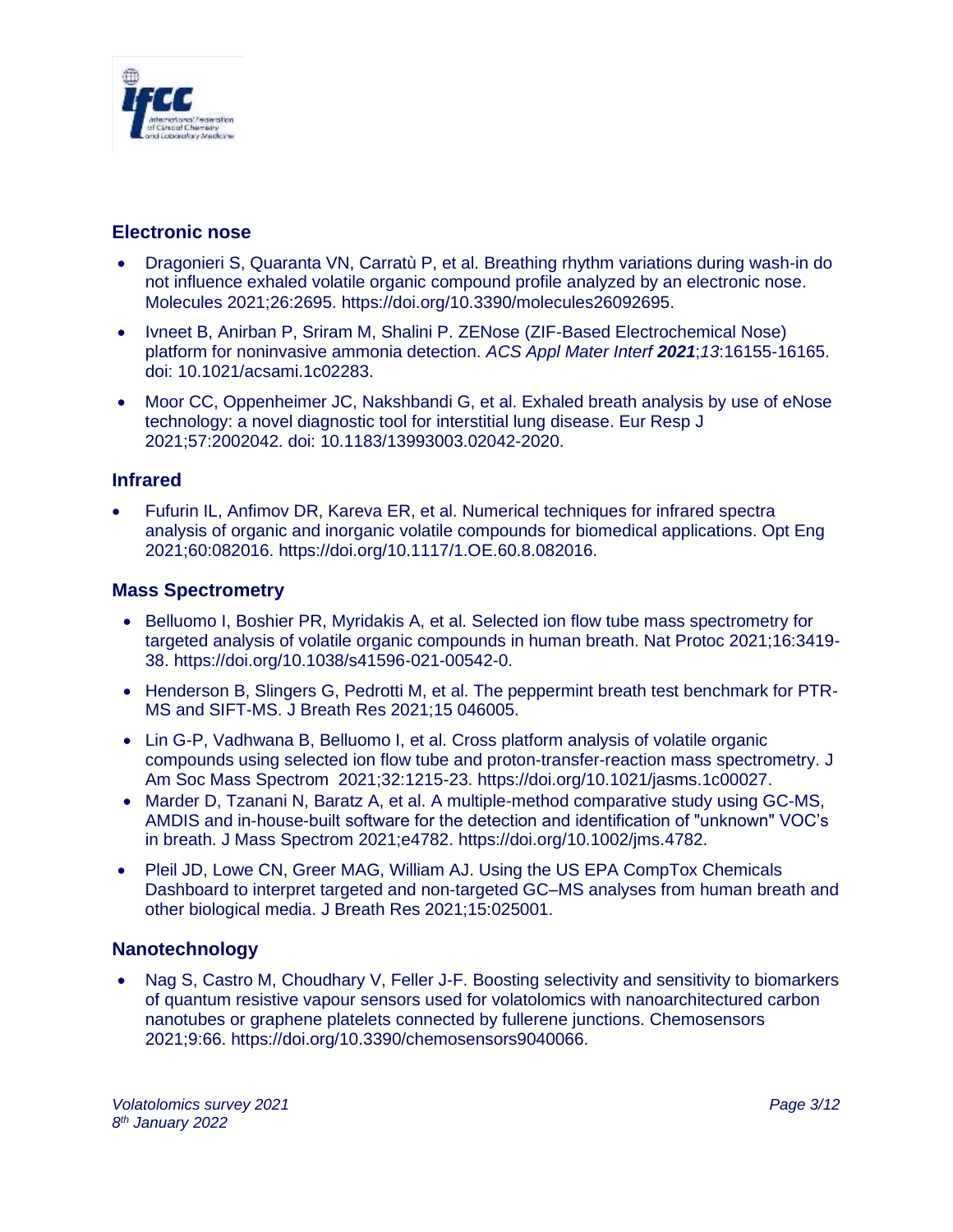

- Naseri N, Kharraz S, Abdi K, Alizadeh R. Fabrication of an SPME fiber based on ZnO@GA nanorods coated onto fused silica as a highly efficient absorbent for the analysis of cancer VOCs in water and urine. Anal Chim Acta 2021;338983. https://doi.org/10.1016/j.aca.2021.338983.
- Zhou Y, Zhang Y, Xue C, et al. Hydrochromic Nil2/(CH3)4NI derived humidity self-adaptive nano-electronic for precisely tracking gastric cancer-related volatile markers under humid condition. Chem Eng J 2021;425:130543. https://doi.org/10.1016/j.cej.2021.130543.

#### **Sensor array**

- Mougang YK, Di Zazzo L, Minieri M, et al. Sensor array and gas chromatographic detection of the blood serum volatolomic signature of COVID-19. iScience 2021;24:102851. [https://doi.org/10.1016/j.isci.2021.102851.](https://doi.org/10.1016/j.isci.2021.102851)
- Panchal S, Phadke A, Gopinathan U, Datar S. Development of a polymer modified Quartz Tuning Fork (QTF) sensor array based Volatile Organic Compound (VOC) classifier. IEEE Sens J 2021; doi: 10.1109/JSEN.2021.3099537.

# **5.2. APPLICATIONS**

#### **Ageing**

• Sukul P, Grzegorzewski S, Broderius C, et al. Breathomics of healthy female aging: Physiometabolic effects of puberty, teenage, reproductive and postmenopausal life on exhaled biomarkers.<https://ssrn.com/abstract=3872038> or<http://dx.doi.org/10.2139/ssrn.3872038.>

#### **Animal Studies**

- Goedicke-Fritz S, Werner T, Niemarkt HJ, et al. Detection of volatile organic compounds as potential novel biomarkers for chorioamnionitis – Proof of experimental models. Front. Pediatr 2021:22 July | [https://doi.org/10.3389/fped.2021.698489.](https://doi.org/10.3389/fped.2021.698489)
- Lacalle-Bergeron L, Goterris-Castello R, Portoles T, et al. Novel sampling strategy for alive animal volatolome extraction combined with GC-MS based untargeted metabolomics: Identifying mouse pup pheromones. Talanta 2021;235:122786. [https://doi.org/10.1016/j.talanta.2021.122786.](https://doi.org/10.1016/j.talanta.2021.122786)

# **Asthma**

• Foo HL, Balan P, Pang LM, et al. Role of the oral microbiome, metabolic pathways, and novel diagnostic tools in intra-oral halitosis: a comprehensive update. Crit Rev Microbiol 2021;47:359-75.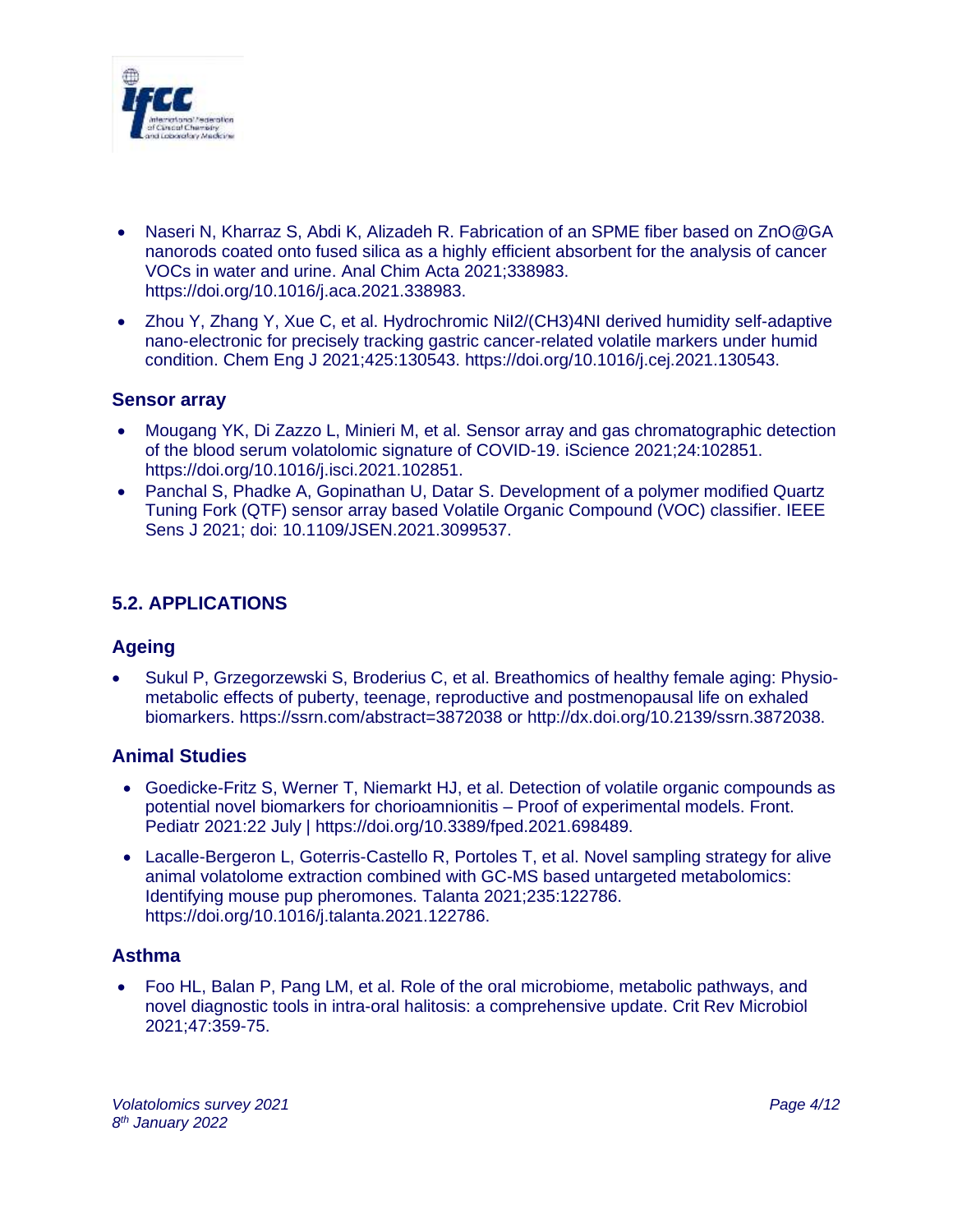

- Holz O, Waschki B, Watz H, et al. Breath volatile organic compounds and inflammatory markers in adult asthma patients: negative results from the ALLIANCE cohort. Eur Resp J 2021;57:2002127. doi: 10.1183/13993003.02127-2020.
- Lammers A, Brinkman P, te Nijenhuis LH, et al. Increased day-to-day fluctuations in exhaled breath profiles after a rhinovirus challenge in asthma. Allergy 2021;76:2488-99.
- Pattnaik BR. Association of exhaled breath signatures in Indian asthmatics: A pilot study. Am J Respir Crit Care Med 2021;203:A1388.
- Peel A. Exhaled biomarkers in acute asthma. Doctoral thesis, University of East Anglia. 2021. [https://ueaeprints.uea.ac.uk/id/eprint/80211/.](https://ueaeprints.uea.ac.uk/id/eprint/80211/)
- Peltrini R, Cordell RL, Ibrahim W, et al. Volatile organic compounds in a headspace sampling system and asthmatics sputum samples. J Breath Res 2021;15:027102.
- Principe S, van Bragt JJMH, Longo C, et al. The influence of smoking status on exhaled breath profiles in asthma and COPD patients. Molecules 2021;26:1357. [https://doi.org/10.3390/molecules26051357.](https://doi.org/10.3390/molecules26051357)
- Rutjes N, van den Bongaardt I, Hashimoto S, et al. Prediction of asthma in early preschool wheezing by electronic nose analysis. Pediatr Allerg Immunol 2021: August 18. [https://doi.org/10.1111/pai.13612.](https://doi.org/10.1111/pai.13612)
- Sharma R, Zang W, Zhou M, et al. Real time breath analysis using portable gas chromatography for adult asthma phenotypes. Metabolites 2021;1:265. https://doi.org/10.3390/metabo11050265.
- Shute J. Biomarkers of asthma. Minerva Med 2021;Jul 8: doi: 10.23736/s0026- 4806.21.07381-x.
- Sola-Martínez RA, Lozano-Terol G, Gallego-Jara J, et al. Exhaled volatilome analysis as a useful tool to discriminate asthma with other coexisting atopic diseases in women of childbearing age. Sci Rep 2021;11:13823. [https://doi.org/10.1038/s41598-021-92933-2.](https://doi.org/10.1038/s41598-021-92933-2)
- Wang C, Jiang S, Zhang S, et al. Research progress of metabolomics in asthma. Metabolites 2021;11:567. https://doi.org/10.3390/metabo11090567.

#### **Autoimmune disease**

• Zanella D, Guiot, J, Stefanuto PH, et al. Breathomics to diagnose systemic sclerosis using thermal desorption and comprehensive two-dimensional gas chromatography highresolution time-of-flight mass spectrometry. Anal Bioanal Chem 2021;413:3813–22. https://doi.org/10.1007/s00216-021-03333-4.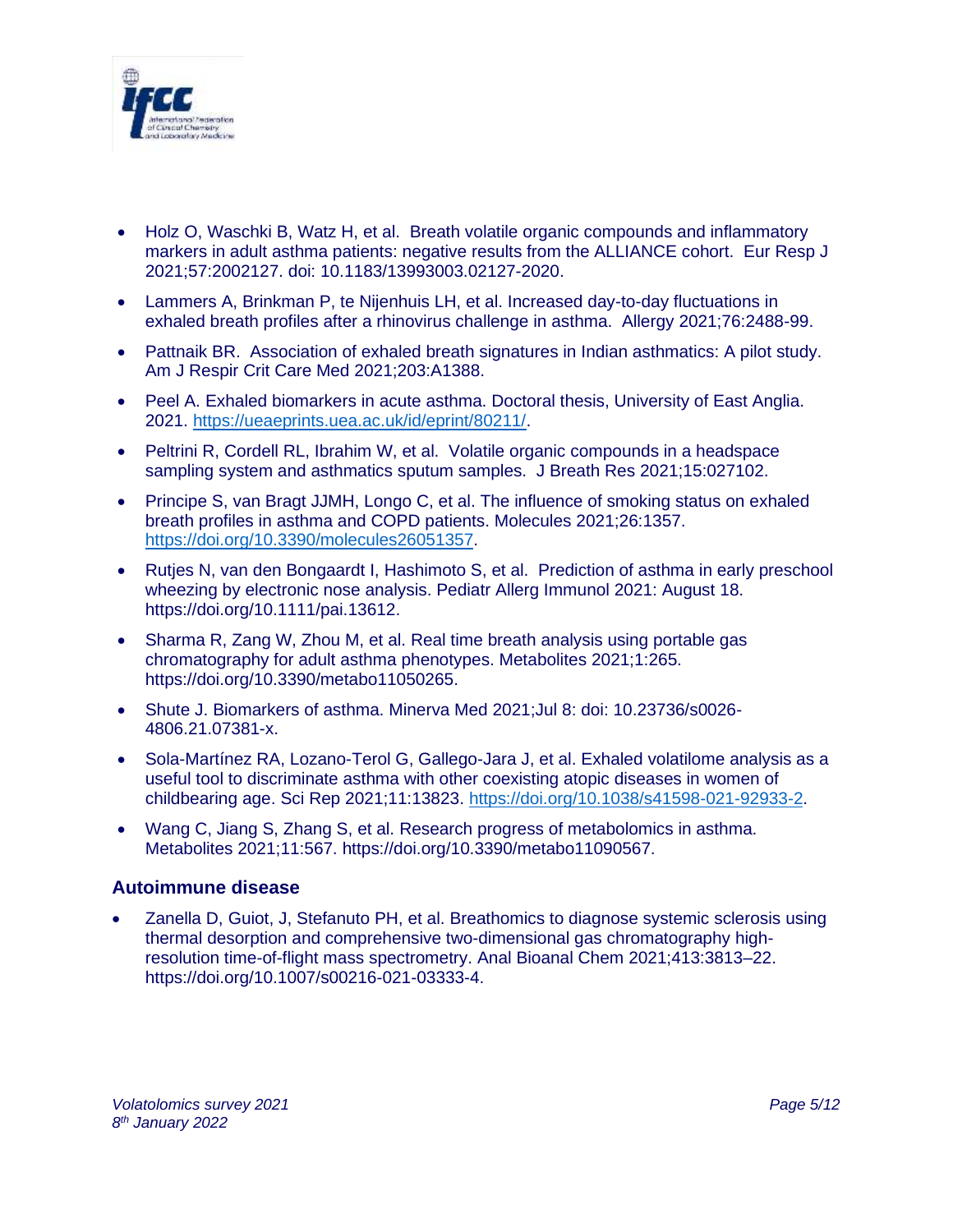

# **Cancer**

- Hassenfeld N. Cancer has a smell. Someday your phone may detect it. VOX Mar 11, 2021. [https://www.vox.com/unexplainable/22323113/unexplainable-smell-mystery-nanonose.](https://www.vox.com/unexplainable/22323113/unexplainable-smell-mystery-nanonose)
- Jones A. Dogs Are Teaching Machines to Sniff Out Cancer. The Scientist. Feb 18, 2021. [https://www.the-scientist.com/news-opinion/dogs-are-teaching-machines-to-sniff-out-cancer-](https://www.the-scientist.com/news-opinion/dogs-are-teaching-machines-to-sniff-out-cancer-68469)[68469.](https://www.the-scientist.com/news-opinion/dogs-are-teaching-machines-to-sniff-out-cancer-68469)
- Rodríguez-Aguilar M, de León-Martínez LD, Gorocica-Rosete P, et al. Application of chemoresistive gas sensors and chemometric analysis to differentiate the fingerprints of global volatile organic compounds from diseases. Preliminary results of COPD, lung cancer and breast cancer. Clin Chim Acta 2021;518,83-92. https://doi.org/10.1016/j.cca.2021.03.016.

### **Breast cancer**

- de León-Martínez LD, Rodríguez-Aguilar M, Gorocica-Rosete P, et al. Identification of profiles of volatile organic compounds in exhaled breath by means of an electronic nose as a proposal for a screening method for breast cancer: a case-control study. 2020 J Breath Res 2020;14:046009.
- Yang HY, Wang YC, Peng HY, et al. Breath biopsy of breast cancer using sensor array signals and machine learning analysis. Sci Rep 2021;11:103. https://doi.org/10.1038/s41598-020-80570-0.

#### **Gastric cancer**

• Aslam, M.A., Xue, C., Chen, Y. et al. Breath analysis based early gastric cancer classification from deep stacked sparse autoencoder neural network. Sci Rep 2021;11:4014. https://doi.org/10.1038/s41598-021-83184-2.

# **Lung cancer**

- Buma AIG, Muller M, Vries R, et al. eNose analysis for early immunotherapy response monitoring in non-small cell lung cancer. Lung Cancer 2021;160:36-43.
- Ivneet KB, Anirban P, Shalini P. Using an rtil-based electrochemical sensor platform for trace detection of heptane as biomarker for lung cancer. ECS Meet Abstr 2021;MA2021- 01:1365.
- Ivneet KB, Anirban P, Sardesai AU, Muthukumar S, Prasad S. ZEUS (ZIF-based electrochemical ultrasensitive screening) device for isopentane analytics with focus on lung cancer diagnosis. RSC Adv 2021;11:20519-20528. doi[:10.1039/D1RA03093K](https://doi.org/10.1039/D1RA03093K)
- Koureas M, Kalompatsios D, Amoutzias GD, Hadjichristodoulou C, Gourgoulianis K, Tsakalof A. Comparison of targeted and untargeted approaches in breath analysis for the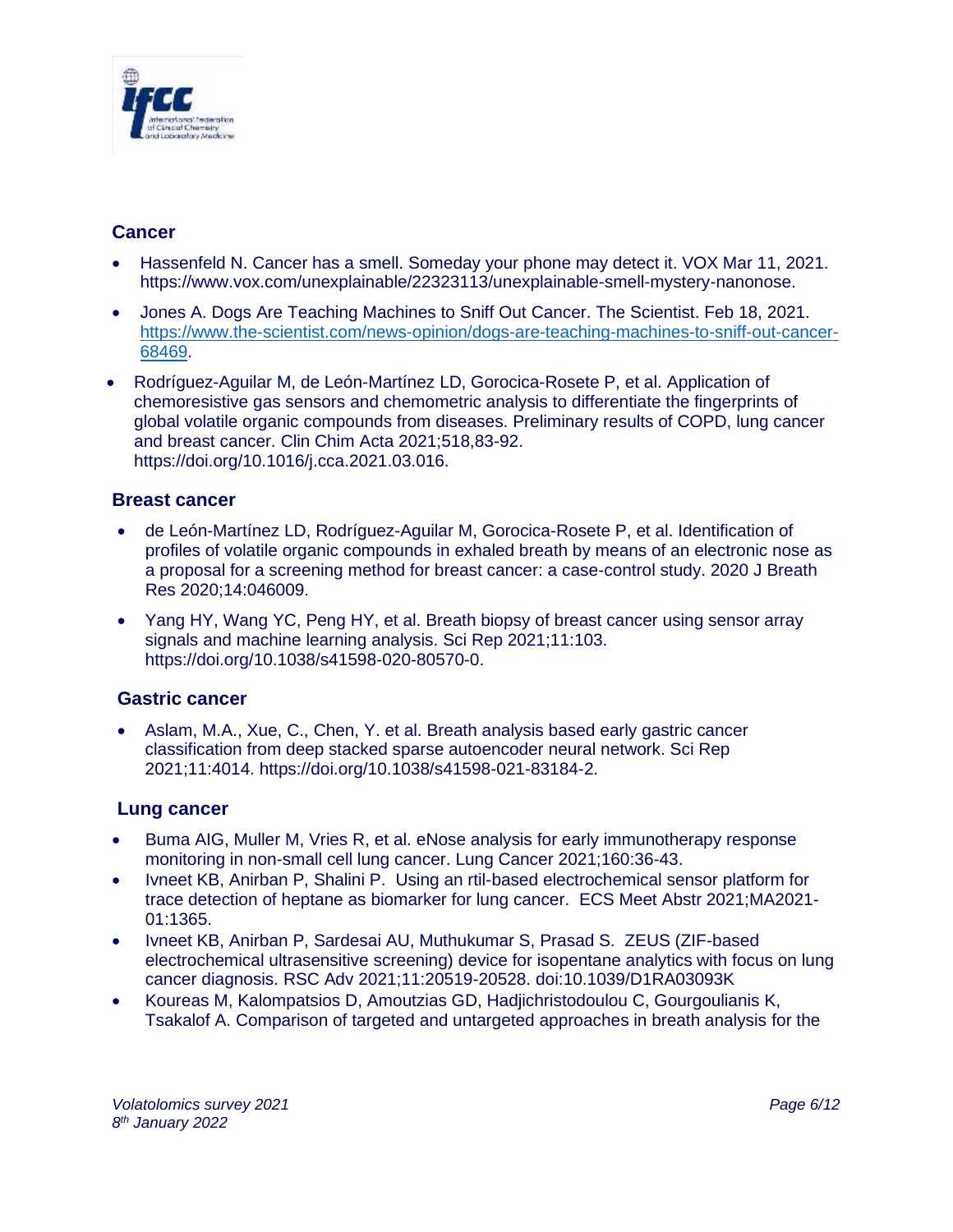

discrimination of lung cancer from benign pulmonary diseases and healthy persons. Molecules 2021;26:2609. [https://doi.org/10.3390/molecules26092609.](https://doi.org/10.3390/molecules26092609)

- Lamote K, Van den Heuvel MM. Where the nose is going to help the eye: Sniffing lung cancer. Lung Cancer 2021;154:P195-196.
	- doi[:https://doi.org/10.1016/j.lungcan.2021.02.003.](https://doi.org/10.1016/j.lungcan.2021.02.003)
- Peled N, Fuchs V, Kestenbaum EH, Oscar E, Bitran R. An update on the use of exhaled breath analysis for the early detection of lung cancer. Lung Cancer (Auckl) 2021;12:81-92. Published 2021 Aug 16. doi:10.2147/LCTT.S320493
- Tsou P-H, Lin Z-L, Pan Y-C, et al. Exploring volatile organic compounds in breath for highaccuracy prediction of lung cancer. Cancers 2021; 13:1431. [https://doi.org/10.3390/cancers13061431.](https://doi.org/10.3390/cancers13061431)

#### **Mesothelioma**

• Disselhorst MJ, Vries R, Quisoel-Jannsen J, et al. Nose in malignant mesothelioma - Prediction of response to immune checkpoint inhibitor treatment. Eur J Cancer 2021;152:60-7.

#### **Oral cancer**

• Mohamed N, van de Goor R, El-Sheikh M, et al. Feasibility of a portable electronic nose for detection of oral squamous cell carcinoma in Sudan. Healthcare 2021;9:534. https://doi.org/10.3390/healthcare9050534.

#### **Prostate cancer**

• Guest C, Harris R, Sfanos KS, et al. Feasibility of integrating canine olfaction with chemical and microbial profiling of urine to detect lethal prostate cancer. PLoS ONE 2021;16(2):e0245530. https://doi.org/10.1371/journal.pone.0245530.

#### **Cystic Fibrosis**

- Kos R, Brinkman P, Neerincx A, et al. Targeted exhaled breath analysis for detection of *Pseudomonas aeruginosa* in cystic fibrosis patients. J Cyst Fibr 2021;May 18: [https://doi.org/10.1016/j.jcf.2021.04.015.](https://doi.org/10.1016/j.jcf.2021.04.015)
- van Horck M, Smolinska A, Wesseling G, et al. Exhaled volatile organic compounds detect pulmonary exacerbations early in children with cystic fibrosis: results of a 1 year observational pilot study. J Breath Res 2021;15:026012.

#### **Diabetes**

• Khan MS, Cuda S, Karere GM, Cox L, Bishop AC. Breath biomarkers of insulin resistance in pre-diabetic Hispanic adolescents with obesity. medRxiv 2021.06.23.21259399; doi: https://doi.org/10.1101/2021.06.23.21259399.

#### **Ethanol**

*Volatolomics survey 2021 Page 7/12 8 th January 2022*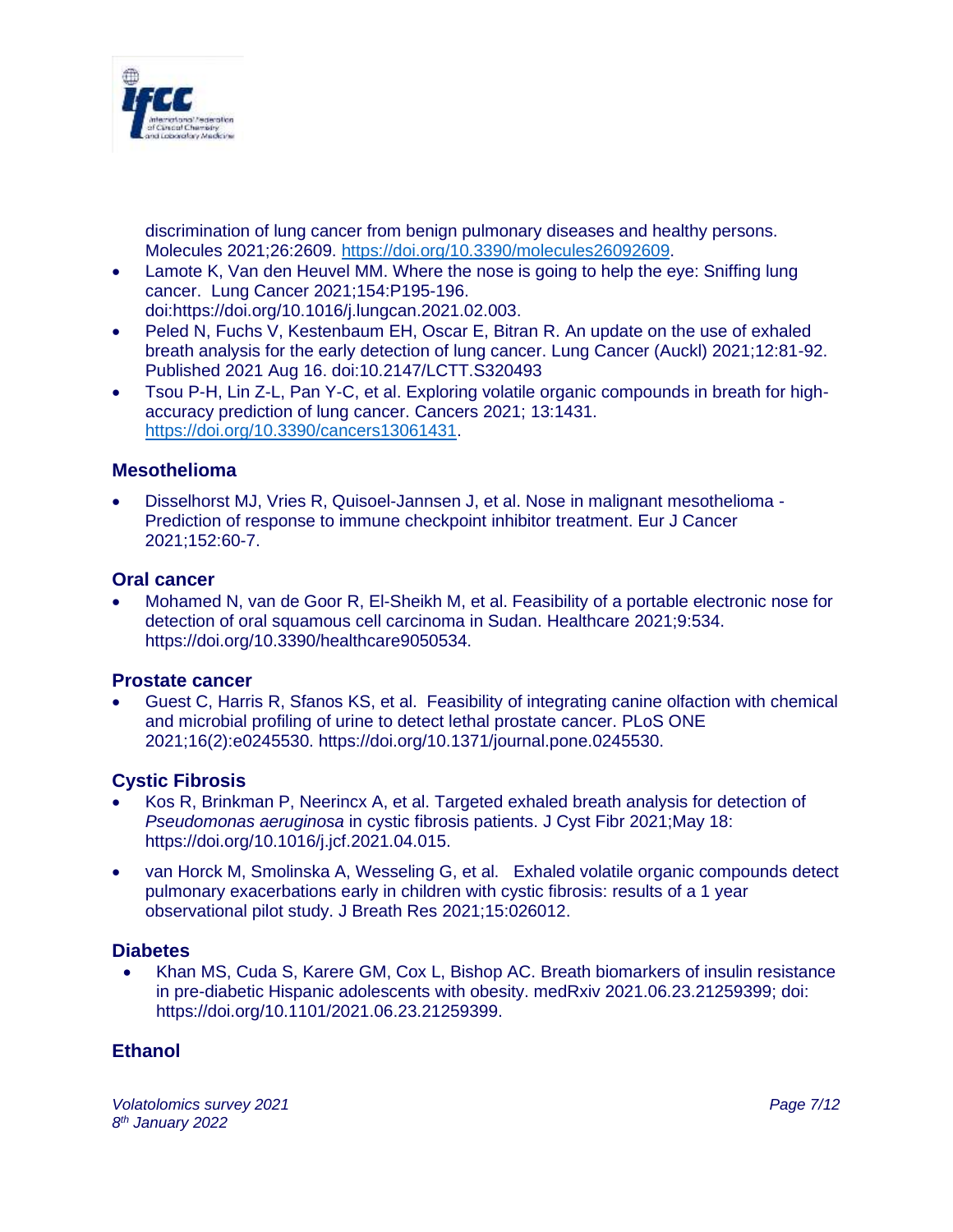

• Iitani K, Mizukoshi N, Toma K, et al. Biofluorometric real-time image sensing of transcutaneously emitted ethanol vapor by enzyme-immobilized mesh sheet. Meet Abstr 2021; MA2021-01:1628. https://iopscience.iop.org/article/10.1149/MA2021- 01611628mtgabs/meta.

#### **Exercise**

• Henderson B, Lopes Batista G, Bertinetto CG, et al. Exhaled breath reflects prolonged exercise and statin use during a field campaign. Metabolites 2021;11:192. https://doi.org/10.3390/metabo11040192.

#### **Heart Failure**

• Borisov AV, Syrinka AG, Kuzmin DA, et al. Application of machine learning and laser optical-acoustic spectroscopy to study the profile of exhaled air volatile markers of acute myocardial infarction. J Breath Res 2021;15.027104.

#### **Infectious Diseases**

• Vitense P, Kasbohm E, Klassen A, et al. Detection of Mycobacterium avium ssp. paratuberculosis in cultures from fecal and tissue samples using VOC analysis and machine learning tools. Front Vet Sci 2021: Feb 3. [https://doi.org/10.3389/fvets.2021.620327.](https://doi.org/10.3389/fvets.2021.620327)

#### **COVID-19**

- $\circ$  de Vries R, Vigeveno RM, Mulder S, et al. Ruling out SARS-CoV-2 infection using exhaled breath analysis by electronic nose in a public health setting. medRxiv 2021.02.14.21251712; doi: [https://doi.org/10.1101/2021.02.14.21251712.](https://doi.org/10.1101/2021.02.14.21251712)
- $\circ$  Ibrahim W, Cordell RL, Wilde MJ, et al. Diagnosis of COVID-19 by exhaled breath analysis using gas chromatography–mass spectrometry. ERJ Open Res 2021;7:00139- 2021. doi: 10.1183/23120541.00139-2021.
- $\circ$  Industry Playbook. Medivolve and Marvel diagnostics partner for noninvasive SARS-CoV-2 test. Clin Lab News 2021;47:38. [https://www.aacc.org/cln/articles/2021/july/medivolve-and-marvel-diagnostics-partner](https://www.aacc.org/cln/articles/2021/july/medivolve-and-marvel-diagnostics-partner-for-noninvasive-sars-cov-2-test)[for-noninvasive-sars-cov-2-test.](https://www.aacc.org/cln/articles/2021/july/medivolve-and-marvel-diagnostics-partner-for-noninvasive-sars-cov-2-test)
- o Mendel J, Frank K, Edlin L, et al. Preliminary accuracy of COVID-19 odor detection by canines and HS-SPME-GC-MS using exhaled breath samples. Forens Sci Intl: Synergy 2021;3:100155. [https://doi.org/10.1016/j.fsisyn.2021.100155.](https://doi.org/10.1016/j.fsisyn.2021.100155)
- o Nurputra DK, Kusumaatmadja A, Hakim MS et al. Fast and noninvasive electronic nose for sniffing out COVID-19 based on exhaled breath-print recognition. Res Square 2021. doi: [10.21203/rs.3.rs-750988/v1.](https://doi.org/10.21203/rs.3.rs-750988/v1)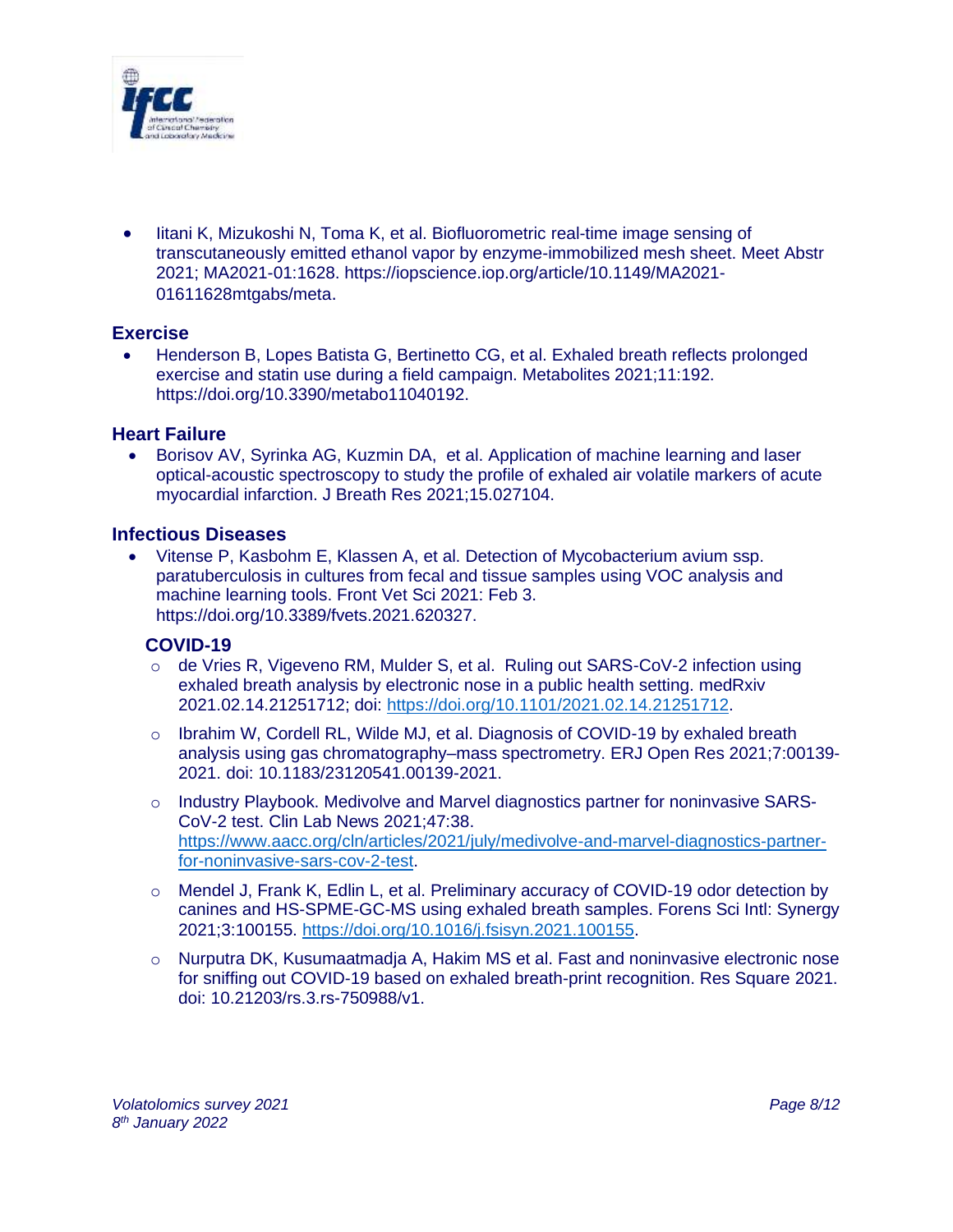

- o Shan B, Broza YY, Li W, et al. Multiplexed Nanomaterial-Based Sensor Array for Detection of COVID-19 in Exhaled Breath. ACS Nano 2020;14:12125–32. [https://doi.org/10.1021/acsnano.0c05657.](https://doi.org/10.1021/acsnano.0c05657)
- o Snitz K, Andelman-Gur M, Pinchover L, et al. Proof of concept for real-time detection of SARS CoV-2 infection with an electronic nose. PLoS ONE 2021;16: e0252121. [https://doi.org/10.1371/journal.pone.0252121.](https://doi.org/10.1371/journal.pone.0252121)
- o Yuan ZC, Hu B. Mass Spectrometry-based human breath analysis: Towards COVID-19 diagnosis and research. J Anal Test 2021. https://doi.org/10.1007/s41664-021-00194- 9.

#### **Malaria**

 $\circ$  Ivan I, Stella MM, Tandarto K, et al. Plasmodium falciparum breath metabolomics (Breathomics) analysis as a non-invasive practical method to diagnose malaria in pediatric. Indones J Trop Inf Dis 2021;9:24-32. [http://dx.doi.org/10.20473/ijtid.v9i1.24069.](http://dx.doi.org/10.20473/ijtid.v9i1.24069)

#### **Kidney**

• Kalidoss R, Umapathy S, Thirunavukkarasu UR. A breathalyzer for the assessment of chronic kidney disease patients' breathprint: Breath flow dynamic simulation on the measurement chamber and experimental investigation. Biomed Signal Processing Control 2021;70:103060. [https://doi.org/10.1016/j.bspc.2021.103060.](https://doi.org/10.1016/j.bspc.2021.103060)

#### **Liver Disease**

• Wu X, Zhang J, Xingyan Y, et al. Characterization of liver failure by the analysis of exhaled breath by Extractive Electrospray Ionization Mass Spectrometry (EESI-MS): A pilot study. Anal Letts 2021;54:1038-54. doi: [10.1080/00032719.2020.1793993.](https://doi.org/10.1080/00032719.2020.1793993)

#### **Metabolic disease**

• Lee JHJ, Zhu J. Analyses of short-chain fatty acids and exhaled breath volatiles in dietary intervention trials for metabolic diseases. Soc Exp Biol Med 2020;246:778-9. [https://doi.org/10.1177/1535370220979952.](https://doi.org/10.1177/1535370220979952)

#### **Parkinson's Disease**

• Sinclair E, Walton-Doyle C, Sarkar D, et al. Validating differential volatilome profiles in Parkinson's Disease. ACS Cent Sci 2021:7:300–6. <https://doi.org/10.1021/acscentsci.0c01028>.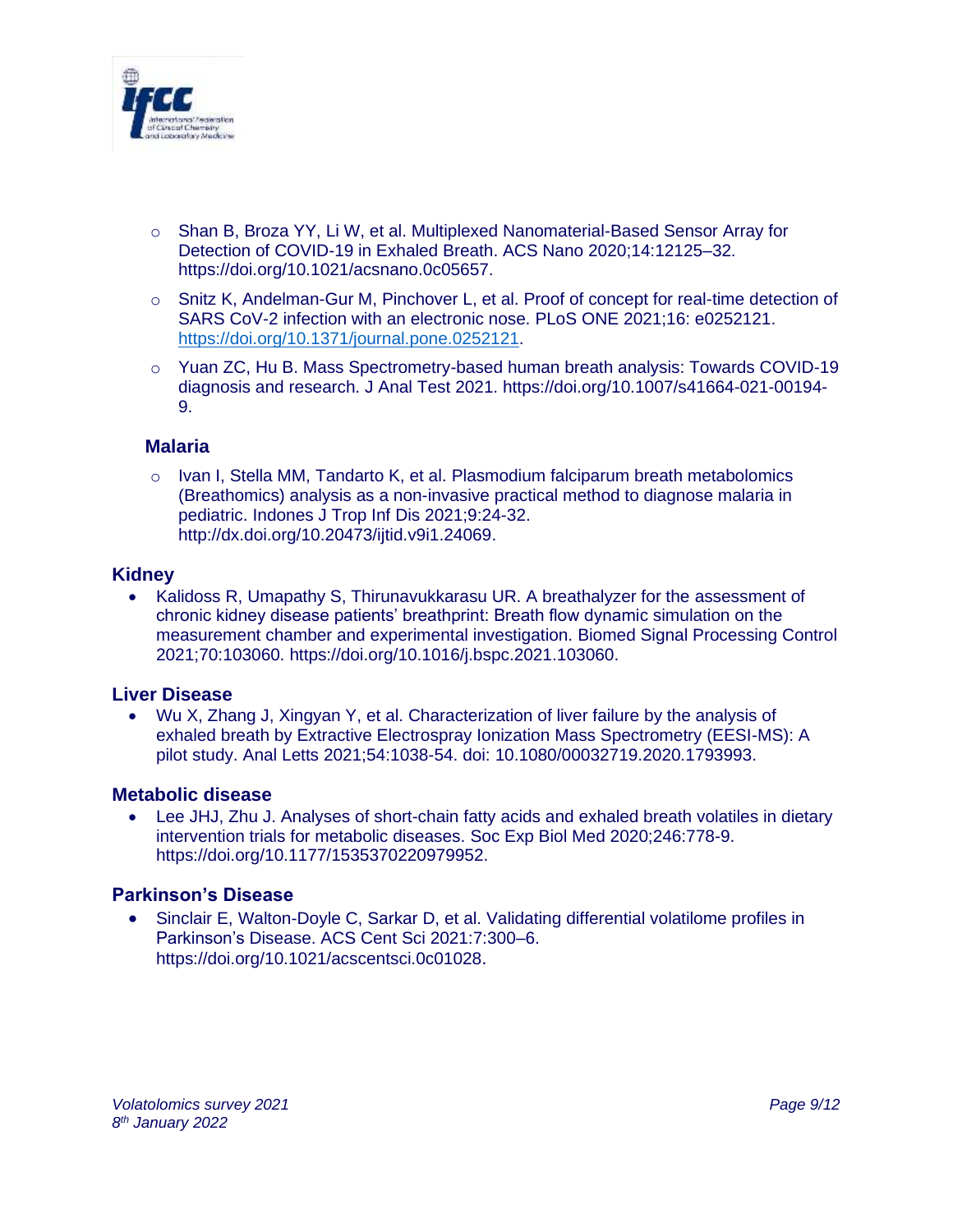

### **Population screening**

- Sukul P, Richter A, Schubert JK, Miekisch W. Deficiency and absence of endogenous isoprene in adults, disqualified its putative origin. Heliyon 2021;7:e05922. <https://doi.org/10.1016/j.heliyon.2021.e05922>.
- Woodfield G, Belluomo I, Boshier PR, et al. Feasibility and acceptability of breath research in primary care: a prospective, cross-sectional, observational study. BMJ Open 2021;11:e044691. doi: 10.1136/bmjopen-2020-044691.
- Yamanaka HR, Cheung C, Mendoza JS, et al. Pilot study on exhaled breath analysis for a healthy adult population in Hawaii. Molecules 2021;26:3726. https://doi.org/10.3390/molecules26123726.

# **Pulmonary Disease**

- Binson VA, Subramoniam M, Sunny Y, Mathew L. Prediction of pulmonary diseases with electronic nose using SVM and XGBoost. IEEE Sens J 2021; doi: 10.1109/JSEN.2021.3100390.
- Hagens LA, Verschueren ARM, Lammers A, et al. Development and validation of a pointof-care breath test for octane detectio[n.](https://pubs.rsc.org/en/content/articlehtml/2021/an/d1an00378j#fn1) [Analyst](https://doi.org/10.1039/1364-5528/1876) 2021;146:4605-14. doi[:10.1039/D1AN00378J.](https://doi.org/10.1039/D1AN00378J)
- Santos P, Vassilenko V, Conduto C, et al. Pilot study for validation and differentiation of alveolar and esophageal air. In: Camarinha-Matos LM, Ferreira P, Brito G. (eds) Technological Innovation for Applied AI Systems. DoCEIS 2021. IFIP Advances in Information and Communication Technology, 2021;626. Springer, Cham. https://doi.org/10.1007/978-3-030-78288-7\_32.
- Tsai Y-G, Shie R-H, Huang C-H, et al. Use of the electronic nose to screen for small airway dysfunction in schoolchildren. Sens Actuat B Chem doi: [https://doi.org/10.1016/j.snb.2021.130395.](https://doi.org/10.1016/j.snb.2021.130395)

# **Chronic Obstructive Pulmonary Disease (COPD)**

- Acevedo CMD, Vasquez CAC, Gómez JKC. Electronic nose dataset for COPD detection from smokers and healthy people through exhaled breath analysis. Data Brief 2021;35:106767. https://doi.org/10.1016/j.dib.2021.106767.
- Drera G, Freddi S, Emelianov AV, et al. Exploring the performance of a functionalized CNT-based sensor array for breathomics through clustering and classification algorithms: from gas sensing of selective biomarkers to discrimination of chronic obstructive pulmonary disease. RSC Adv 2021;11:30270-82 doi: [10.1039/D1RA03337A.](https://doi.org/10.1039/D1RA03337A)
- Mohan A. Discrimination of COPD patients from healthy subjects by breath prints and exhaled inflammatory cytokines in Indian population. A pilot study. Am J Respir Crit Care Med 2021;203:A1234.
- Mohan D, Keir H, Richardson H, et al. Exhaled volatile organic compounds and lung microbiome in chronic obstructive pulmonary disease: a pilot randomised controlled trial ERJ Open Res Jan 2021;Jan:00253-202. doi:10.1183/23120541.00253-2021.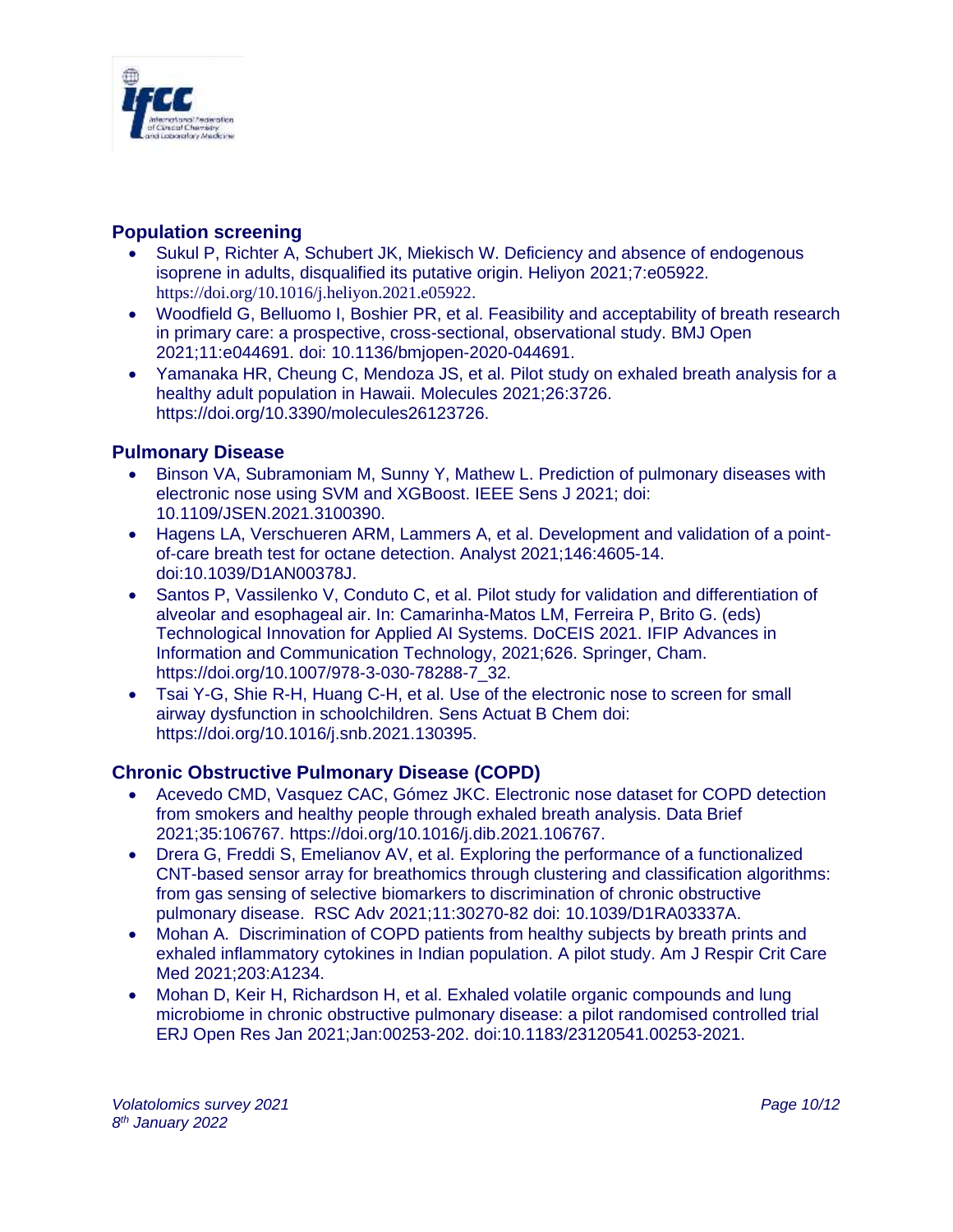

• Ratiu IA, Ligor T, Bocos-Bintintan V, Mayhew CA, Buszewski B. Volatile organic compounds in exhaled breath as fingerprints of lung cancer, asthma and COPD. J Clin Med 2021;10:32. https://doi.org/10.3390/jcm10010032.

#### **Stress**

• Katsuyama M, Narita T, Nakashima M, et al. Characteristic odor emanating from skin during emotional tension. Res Square 2021. doi[:10.21203/rs.3.rs-571392/v1.](https://doi.org/10.21203/rs.3.rs-571392/v1)

# **5.3. PRACTICE GUIDELINE**

# **5.4. REVIEWS, BOOKS & OPINIONS**

- Belizario JE, Faintuch J, Malpartida MG. Breath biopsy and discovery of exclusive volatile organic compounds for diagnosis of infectious diseases. Front Cell Infect Microbiol 2021;January 7. [https://doi.org/10.3389/fcimb.2020.564194.](https://doi.org/10.3389/fcimb.2020.564194)
- Djago F, Lange J, Poinot, P. Induced volatolomics of pathologies. Nat Rev Chem 2021;5:183–196. https://doi.org/10.1038/s41570-020-00248-z.
- Ghosh C, Leon A, Koshy S, et al. Breath-based diagnosis of infectious diseases. A Review of the current landscape. Clinics Lab Med 2021;41:185-202. [https://doi.org/10.1016/j.cll.2021.03.002.](https://doi.org/10.1016/j.cll.2021.03.002)
- Giovannini G, Haick H, Garoli D. Detecting COVID-19 from Breath: A Game Changer for a Big Challenge. ACS Sens 2021;6: 1408–17. [https://doi.org/10.1021/acssensors.1c00312.](https://doi.org/10.1021/acssensors.1c00312)
- Hintzen KFH, Grote J, Wintiens AGWE, et al. Breath analysis for the detection of digestive tract malignancies: systematic review. BJS Open 2021;5:zrab013. [https://doi.org/10.1093/bjsopen/zrab013.](https://doi.org/10.1093/bjsopen/zrab013)
- Ibrahim W, Natarajan S, Wilde M, et al. A systematic review of the diagnostic accuracy of volatile organic compounds in airways diseases and their relation to markers of type-2 inflammation. ERJ Open Res 2021;Jan:00030-2021; doi: 10.1183/23120541.00030-2021.
- Ibrahim W, Carr L, Cordell R, et al. Breathomics for the clinician: the use of volatile organic compounds in respiratory diseases. Thorax 2021;76:514-21.
- Ibrahim W, Carr L, Cordell R, et al. Breathomics for the clinician: the use of volatile organic compounds in respiratory diseases. Thorax 2021;76:514-521.
- Jaimes-Mogollón A., Welearegay TG, Salumets A, Ionescu R. Review on Volatolomic studies as a frontier approach in animal research. Adv Biol 2021;5:2000397. [https://doi.org/10.1002/adbi.202000397.](https://doi.org/10.1002/adbi.202000397)